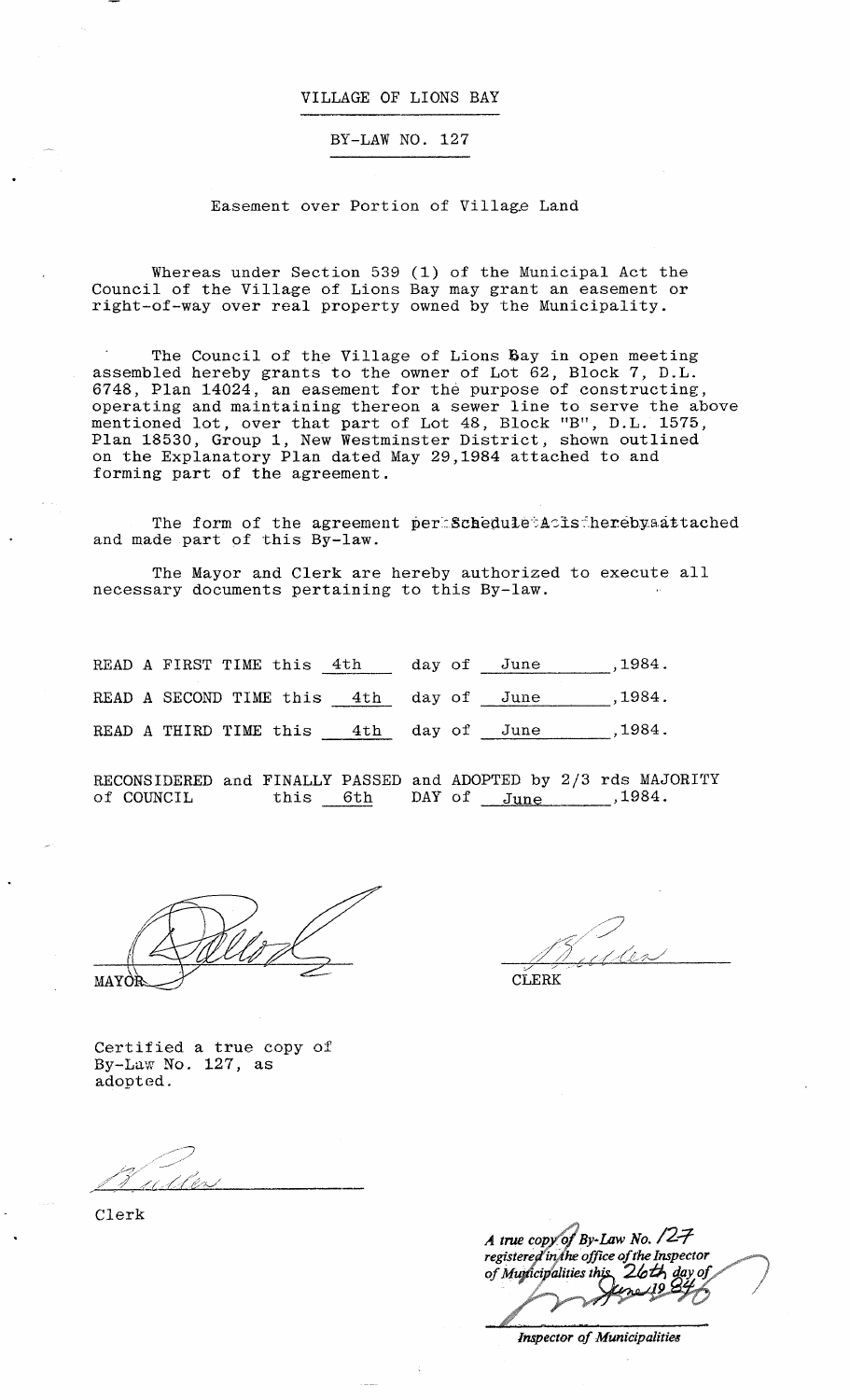| FORM 17                                                                                           |                                                                             |
|---------------------------------------------------------------------------------------------------|-----------------------------------------------------------------------------|
| NATURE OF INTEREST: Charge                                                                        | HEREWITH FEES OF:                                                           |
| NATURE OF CHARGE: Easement                                                                        | FULL NAME, ADDRESS TELEPHONE<br>NUMBER OF PERSON PRESENTING<br>APPLICATION: |
| ADDRESS OF PERSON ENTITLED TO<br>BE REGISTERED IF DIFFERENT FROM<br>THAT SHOWN IN INSTRUMENT:     |                                                                             |
| TRUE VALUE:<br>S.                                                                                 |                                                                             |
|                                                                                                   |                                                                             |
|                                                                                                   | THIS EASEMENT made the 26thday of June, 1984.                               |
| <b>BETWEEN:</b>                                                                                   | Signature of Applicant-Solicitor-Agent                                      |
| VILLAGE OF LIONS BAY<br>Municipal Hall<br>Post Office Box 35<br>Lions Bay, B.C.<br><b>VON 2E0</b> |                                                                             |

AND:

÷

**Sales of all of** 

l,

 $\bar{J}$ 

MAREK A. SREDZKI 260 Oceanview Road Lions Bay, B.C. VON 2EO

(the "Grantee")

WHEREAS the Village is the registered owner of that certain parcel of land described as:

> Lot 48, Block "B" District Lot 1575, Plan 18530 Group 1, New Westminster District

being the servient tenement;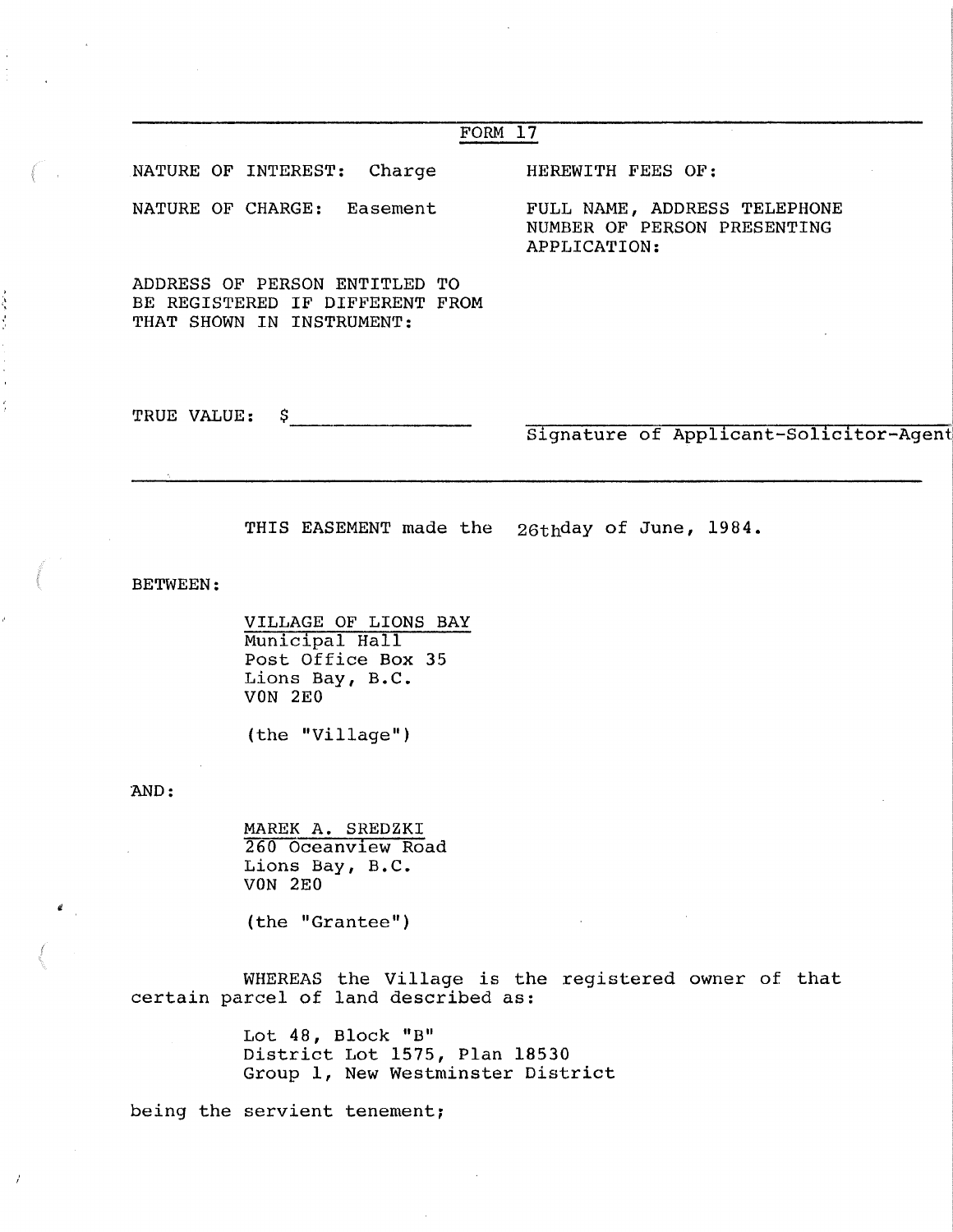AND WHEREAS the Grantee has requested the granting of this Easement;

THE PARTIES HERETO AGREE AS FOLLOWS:

1. The Village, pursuant to Section 539 of the Municipal Act R.S.B.C. 1979, c. 290 hereby grants to the Grantee an easement over the following lands owned by the Village and described as:

> That part of Lot 48, Block "B" District Lot 1575, Plan 18530, Group 1, New Westminster District shown outlined on the Explanatory Plan dated May 29, 1984 attached to and forming part of this Agreement

("the Lands")

for the purpose of constructing, operating, and maintaining, thereon a sanitary sewer line (the "Works") to serve that certain parcel owned by the Grantee and described as:

> Vancouver Assessment District, Village of Lions Bay Lot 62, Block 7 District Lot 6748, Plan 14024

(the "Grantee's Lands")

being the dominant tenement.

2. The Grantee shall hold the Lands and the rights and privileges hereby granted for a term of  $9$  years, yielding and paying therefore unto the Village in advance the sum of  $$1.00$  as rent.

3. The Grantee hereby covenants with the Village: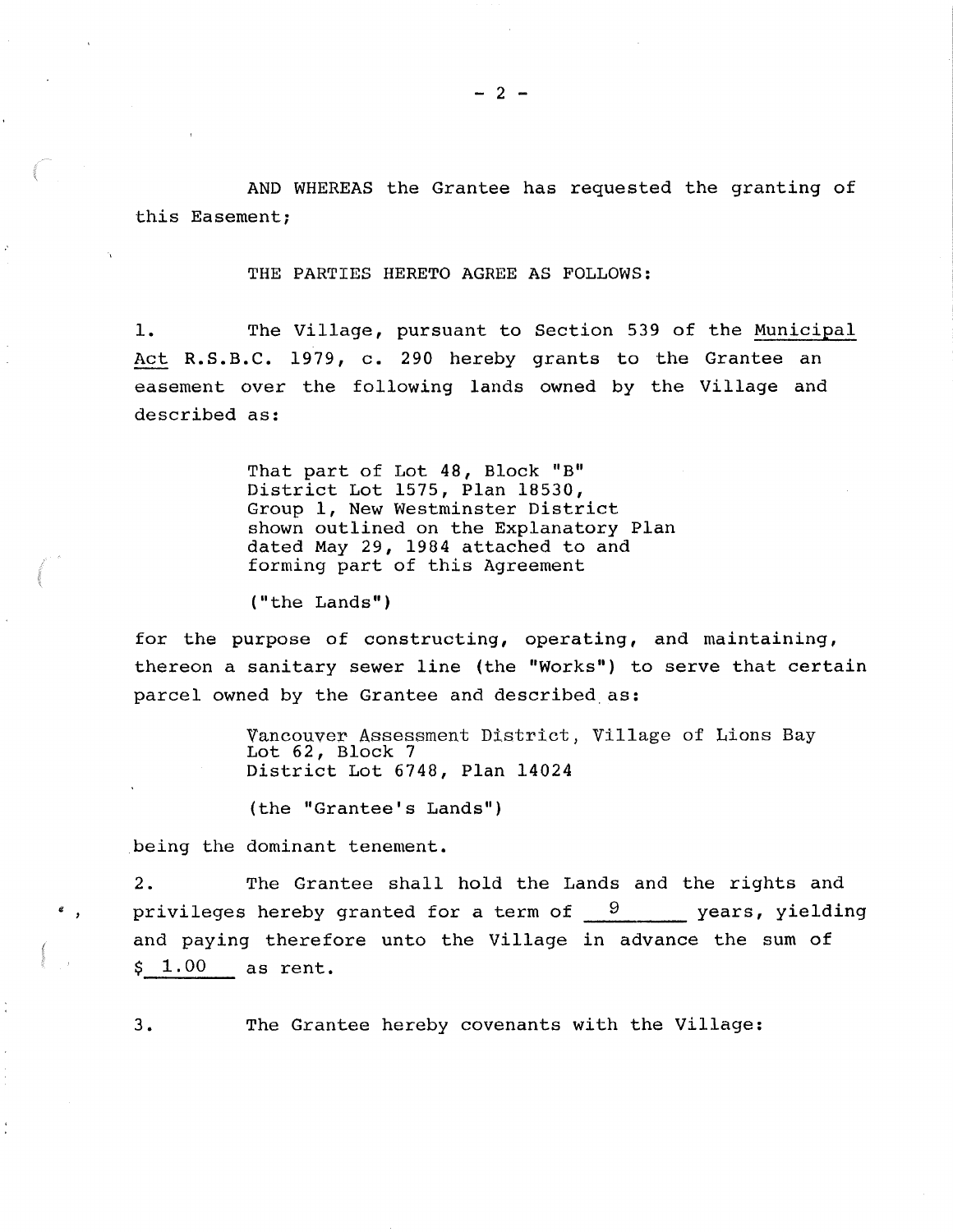- (a) that the Lands shall be used only for the purposes set out in Section 1 herein and for no other purposes;
- (b) that the Grantee shall be solely and entirely responsible for the constructing, operating, cleaning, maintenance, repair, removing, replacing and safeguarding of the Works;
- (c) to release, indemnify and save harmless the Village from and against any and all claims of whatsoever nature made by any person arising as a result of the Works or as a result of the activities of the Grantee pursuant to the rights granted herein, or the Grantee's entering upon the Lands, or the granting of this Easement;
- (d) that the Grantee shall pay all taxes, rates, charges and assessments now or in future charged upon or payable in respect to the Lands and Works and which the Grantee is liable to pay;
- (e) that if the Grantee fails to clean, maintain, repair and safeguard the Works or is otherwise in breach of any of the provisions herein and fails to correct the breach within thirty days from the date of notice of such breach being mailed to the Grantee, the Village may terminate this Easement by notice sent to the Grantee by registered mail;
- (f) in the event of termination of this Easement, the Grantee shall have six months to remove the Works from the Lands and any Works not so removed shall become the property of the Village;

 $- 3 -$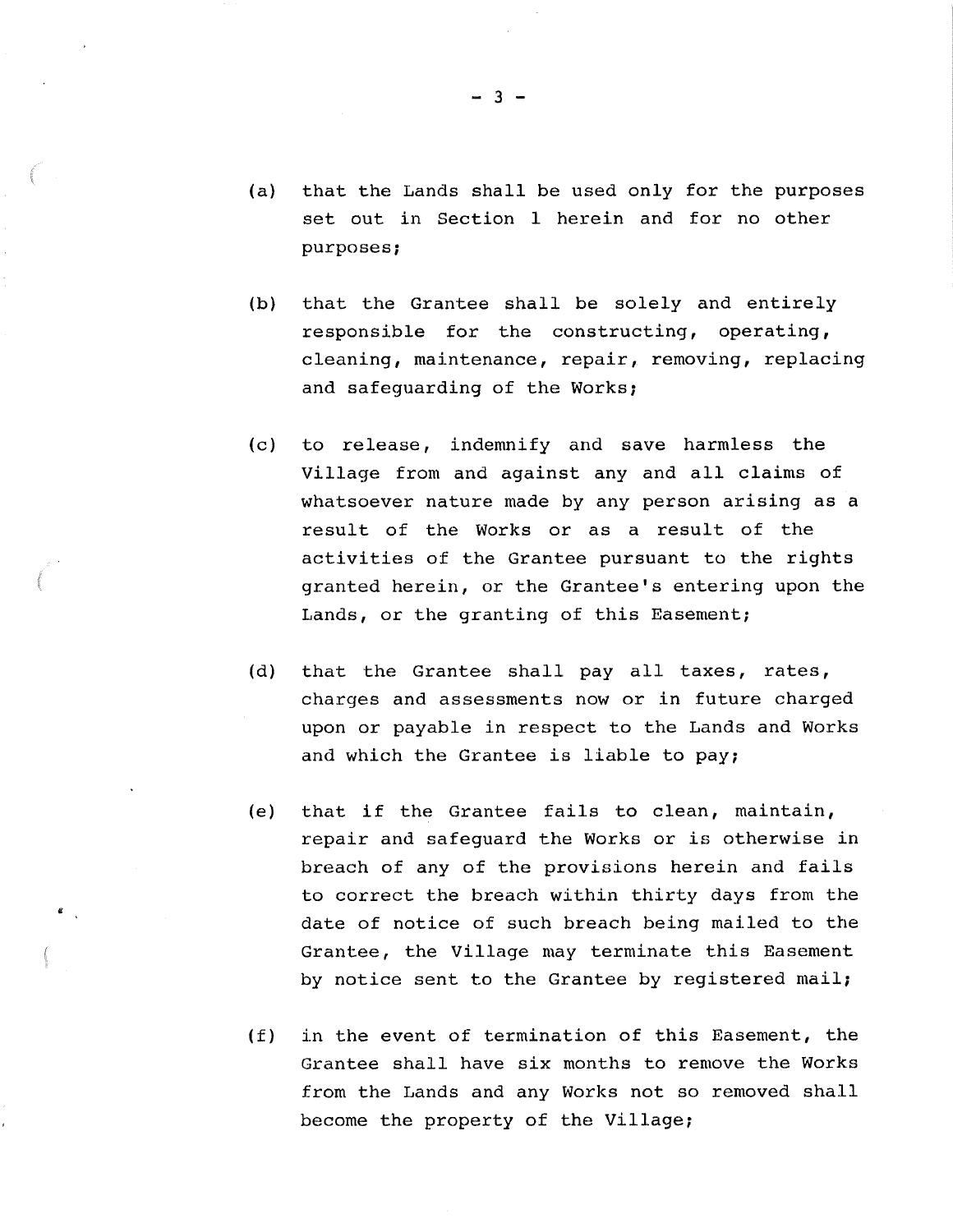- (g) that the Grantee shall do nothing to interfere with the operation and maintenance by the Village of its water mains and other utilities upon the Lands;
- (h) that any person authorized by the Village may at all reasonable times enter upon the Lands to determine that the provisions of this Easement are being complied with by the Grantee or for such other purposes as are necessary to the operations of the Village; and
- (i) to as far as reasonably necessary, carry out the construction, operation, cleaning, maintenance, repair, removal, replacement and safeguarding of the Works in a proper and workmanlike manner so as to do as little injury as possible;
- (j) to not suffer or permit any claim of lien to arise or subsist in respect of the Lands as a result of the Grantee's activities and if a claim of lien does arise, the Grantee will discharge the same forthwith upon notice from the Village;
- (k) to install all of the Works underground and return the condition of the surface of the Lands to that prior to the installation of the Works to the extent reasonably possible;
- (1) that all acts necessary for the registration of this Easement shall be performed by the Grantee at the Grantee's expense.

- 4 -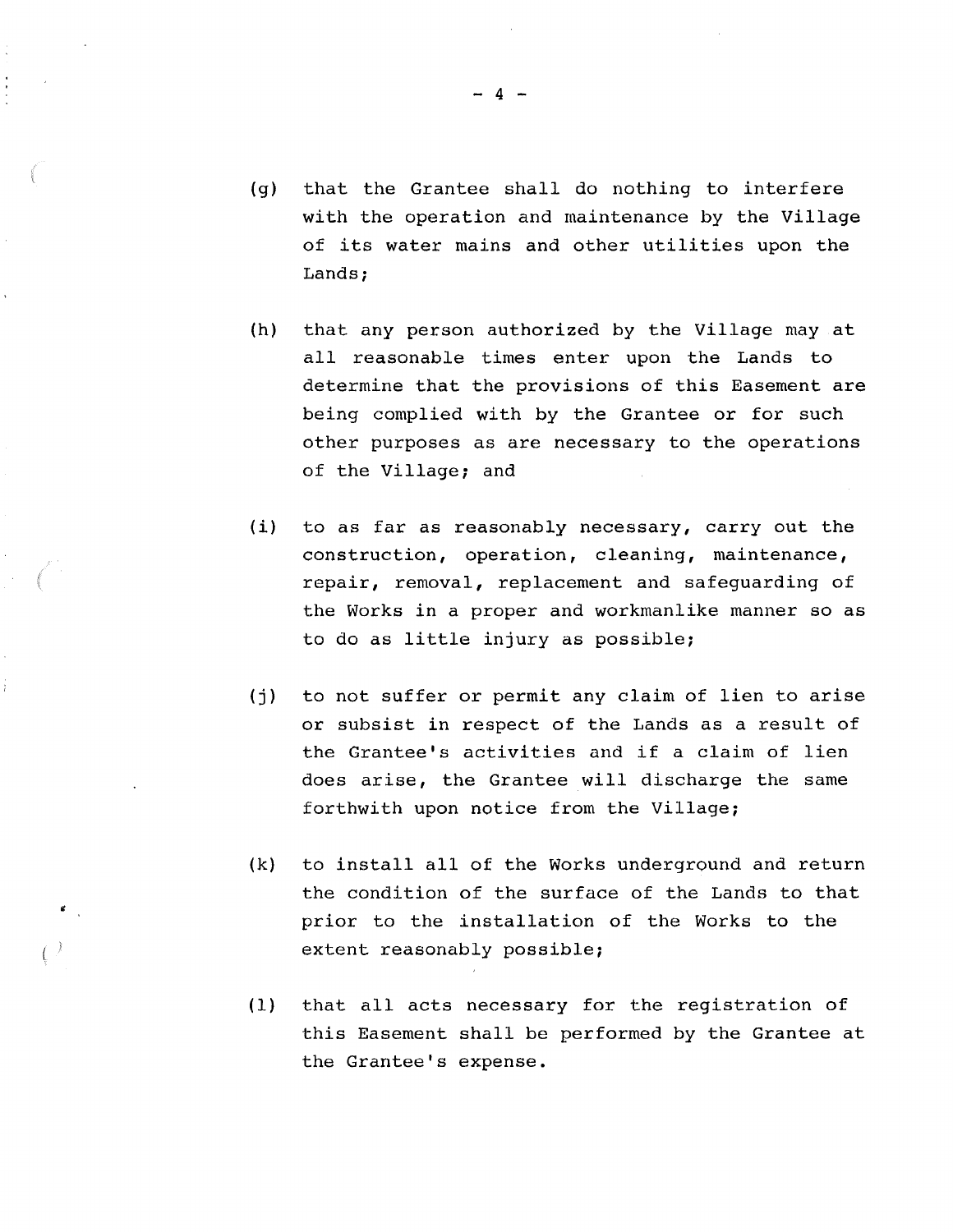4 • Notwithstanding any rule of law or equity the Works brought onto, erected upon or buried under the Lands by the Grantee shall remain the property of the Grantee and during the term of this Easement the Grantee shall have the right to remove the Works in whole or part.

5. This Easement runs with the land and is binding upon the heirs, successors and assigns of the Grantee and the Village and is not solely for the benefit of the parties hereto.

6. Wherever the singular or masculine is used in this Easement, the same shall be deemed to include the plural or the feminine or the body politic or corporate, and the heirs, executors, administrators, successors and assigns of the parties hereto.

IN WITNESS WHEREOF the parties hereto have hereunto set their hands and seals.

> ) ) ) ) ) ) ) ) ) ) ) ) ) )

IN WITNESS WHEREOF the Corporate Seal of the Village of Lions Bay has hereunto been affixed in the presence of: */* / 'r/' /'

:!) ;' *,/' / ,p /,.. <sup>y</sup>*;/ I .£,Lt./li?~>

//7~·· / / *t*   $\bigcup$ 

SIGNED, SEALED AND DELIVERED in the presence of:

 $\mathscr{P}$ v~·.f ,;?z::'di~1-"

MAREK A. SREDZKI

5502 G-5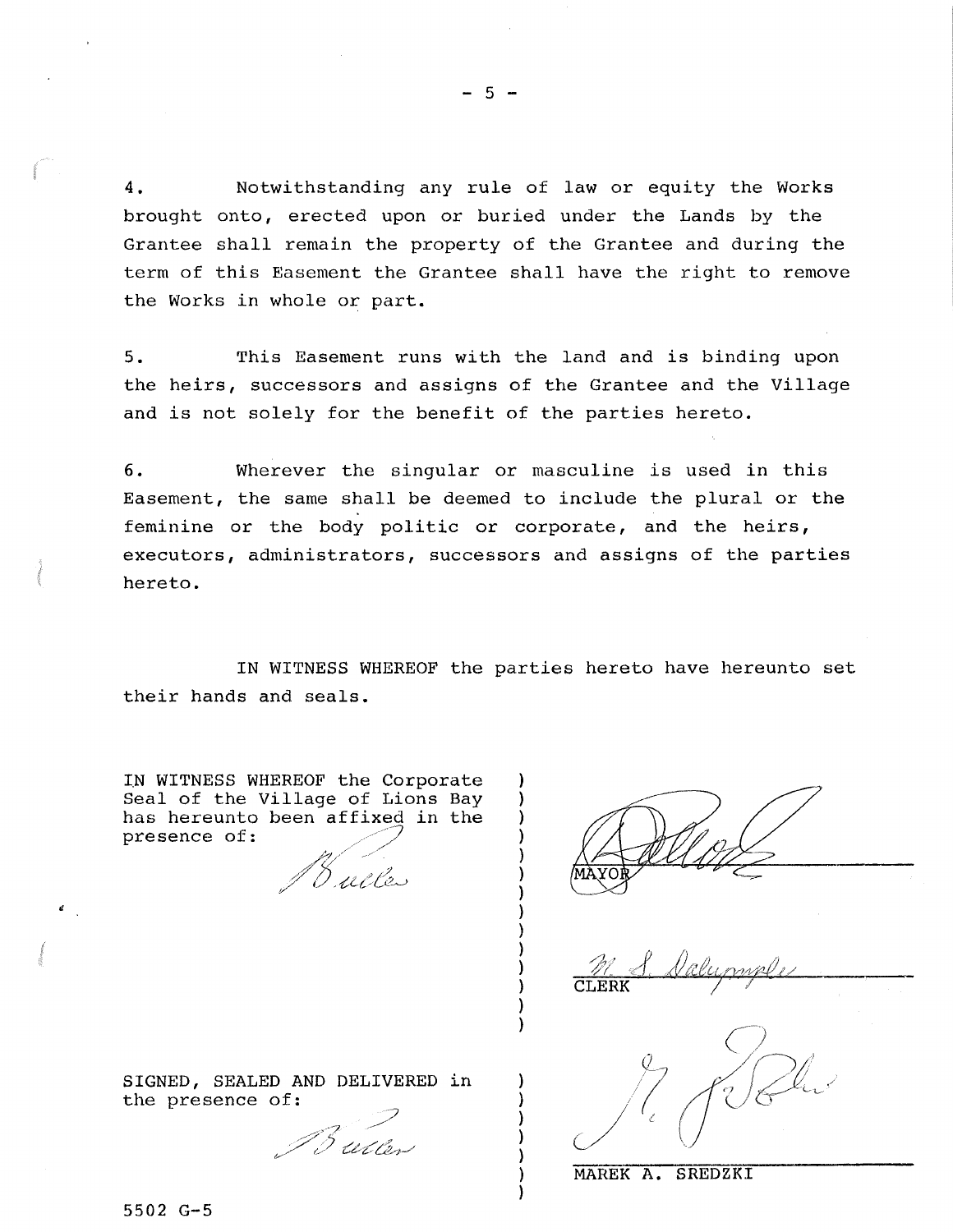BETWEEN:

VILLAGE OF LIONS BAY

AND:

MAREK A. SREDZKI

### E A S E M E N T

MacKENZIE LIDSTONE Barristers & Solicitors 24th Floor Three Bentall Centre P. o. Box 49059 Vancouver, Canada Telephone: 689-5263

# File No.: 1147 WGA/arnb/5502 G-5

..